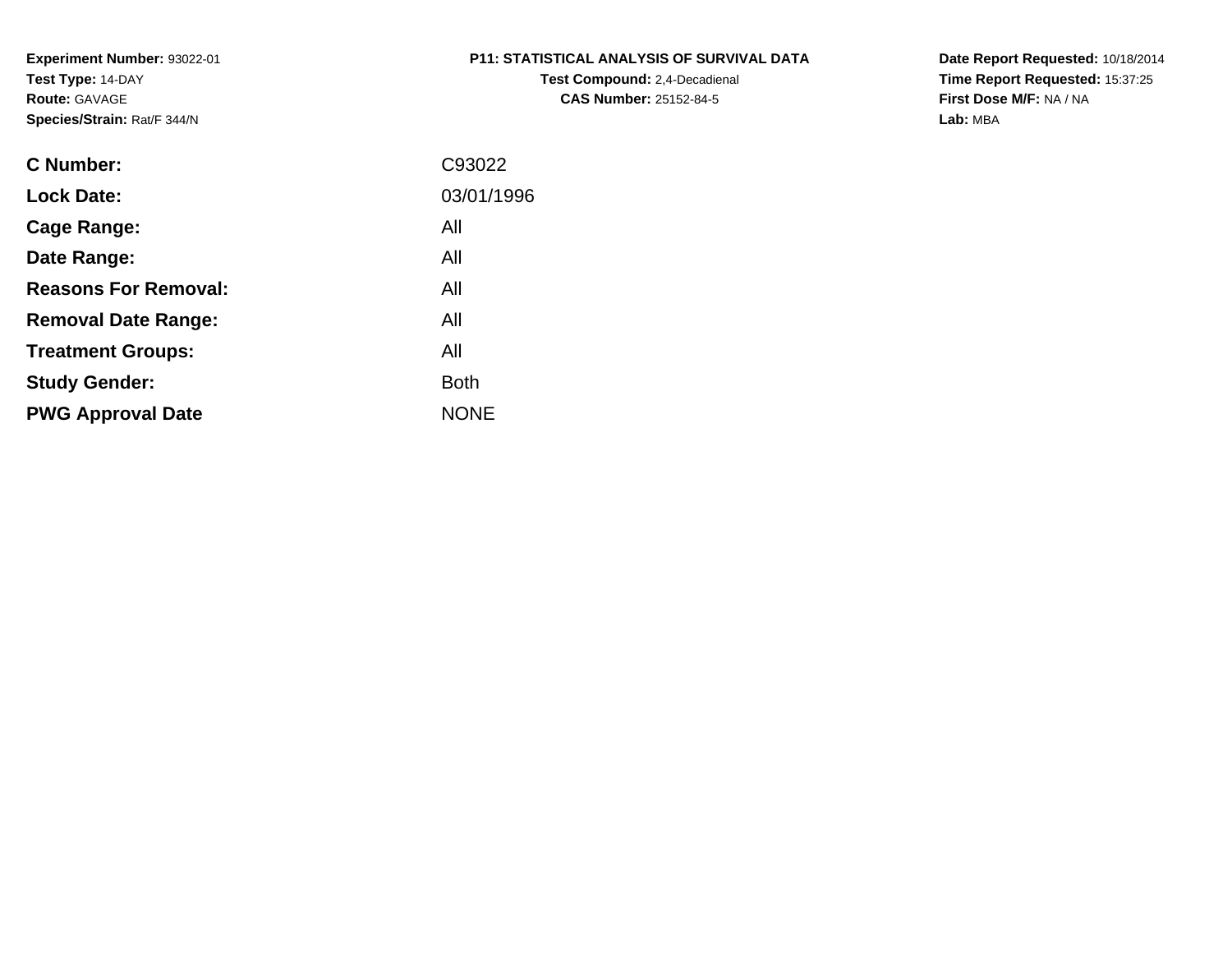**Test Compound:** 2,4-Decadienal **CAS Number:** 25152-84-5

**Date Report Requested:** 10/18/2014**Time Report Requested:** 15:37:25**First Dose M/F:** NA / NA**Lab:** MBA

#### **Male RAT FIRST TERMINAL SACRIFICE AT 17 DAYSINDIVIDUAL SURVIVAL TIMES (DAYS)**

|                                                                                                                      |                     | INDIVIDUAL SURVIVAL TIMES (DAYS) |                   |
|----------------------------------------------------------------------------------------------------------------------|---------------------|----------------------------------|-------------------|
| <b>MG/KG</b><br>$DOSE = 0.0$<br><b>TOTAL 5</b><br><b>UNCENSORED DEATH DAYS</b><br>none                               | UNCENSORED DEATHS 0 | CENSORED DEATHS 0                | <b>TERMINAL 5</b> |
| <b>CENSORED DEATH DAYS</b><br>none                                                                                   |                     |                                  |                   |
| $DOSE = 45.0$ MG/KG<br><b>TOTAL 5</b><br><b>UNCENSORED DEATH DAYS</b><br>none                                        | UNCENSORED DEATHS 0 | CENSORED DEATHS 0                | <b>TERMINAL 5</b> |
| <b>CENSORED DEATH DAYS</b><br>none                                                                                   |                     |                                  |                   |
| $DOSE = 133.0$ MG/KG<br><b>TOTAL 5</b><br><b>UNCENSORED DEATH DAYS</b><br>none<br><b>CENSORED DEATH DAYS</b><br>none | UNCENSORED DEATHS 0 | <b>CENSORED DEATHS 0</b>         | <b>TERMINAL 5</b> |
| $DOSE = 400.0$ MG/KG<br><b>TOTAL 5</b><br><b>UNCENSORED DEATH DAYS</b><br>none<br><b>CENSORED DEATH DAYS</b><br>none | UNCENSORED DEATHS 0 | <b>CENSORED DEATHS 0</b>         | <b>TERMINAL 5</b> |

(A) FIRST TERMINAL SACRIFICE

(B) THE FIRST ENTRY IS THE TREND TEST (TARONE, 1975) RESULT. SUBSEQUENT ENTRIES ARE THE RESULTS OF PAIRWISE TESTS (COX, 1972). NEGATIVE TRENDS ARE INDICATED BY "N".

(C) MEAN OF ALL UNCENSORED DEATHS PRIOR TO TERMINAL SACRIFICE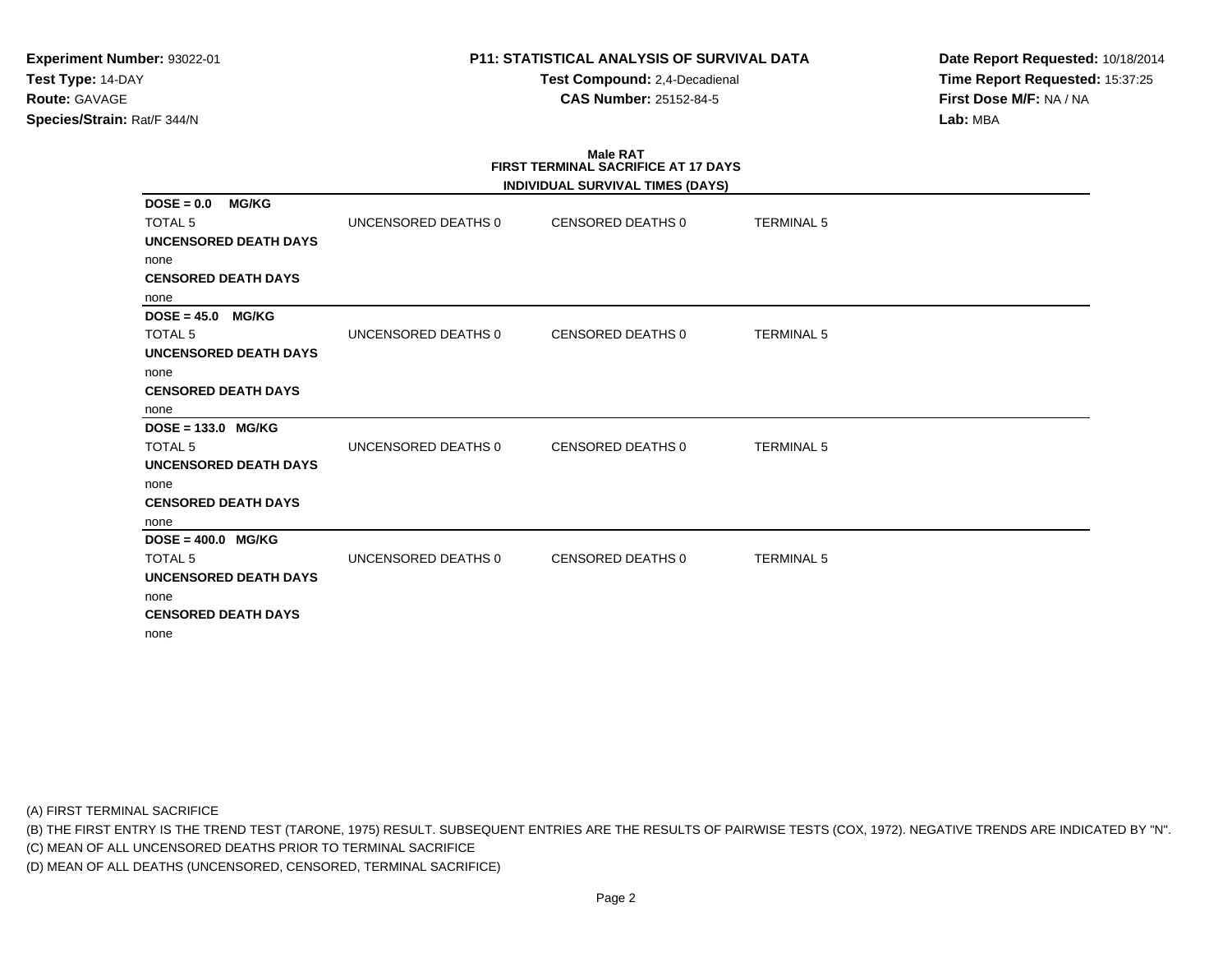**Test Compound:** 2,4-Decadienal **CAS Number:** 25152-84-5

**Date Report Requested:** 10/18/2014**Time Report Requested:** 15:37:25**First Dose M/F:** NA / NA**Lab:** MBA

# **Male RAT FIRST TERMINAL SACRIFICE AT 17 DAYSINDIVIDUAL SURVIVAL TIMES (DAYS)**

| DOSE = 1200.0 MG/KG          |                     |                   |                   |
|------------------------------|---------------------|-------------------|-------------------|
| TOTAL 5                      | UNCENSORED DEATHS 0 | CENSORED DEATHS 0 | <b>TERMINAL 5</b> |
| <b>UNCENSORED DEATH DAYS</b> |                     |                   |                   |
| none                         |                     |                   |                   |
| <b>CENSORED DEATH DAYS</b>   |                     |                   |                   |
| none                         |                     |                   |                   |
| $DOSE = 3600.0$ MG/KG        |                     |                   |                   |
| TOTAL 5                      | UNCENSORED DEATHS 5 | CENSORED DEATHS 0 | <b>TERMINAL 0</b> |
| <b>UNCENSORED DEATH DAYS</b> |                     |                   |                   |
| 2<br>2<br>3                  | 3<br>3              |                   |                   |
| <b>CENSORED DEATH DAYS</b>   |                     |                   |                   |
| none                         |                     |                   |                   |

(A) FIRST TERMINAL SACRIFICE

(B) THE FIRST ENTRY IS THE TREND TEST (TARONE, 1975) RESULT. SUBSEQUENT ENTRIES ARE THE RESULTS OF PAIRWISE TESTS (COX, 1972). NEGATIVE TRENDS ARE INDICATED BY "N".

(C) MEAN OF ALL UNCENSORED DEATHS PRIOR TO TERMINAL SACRIFICE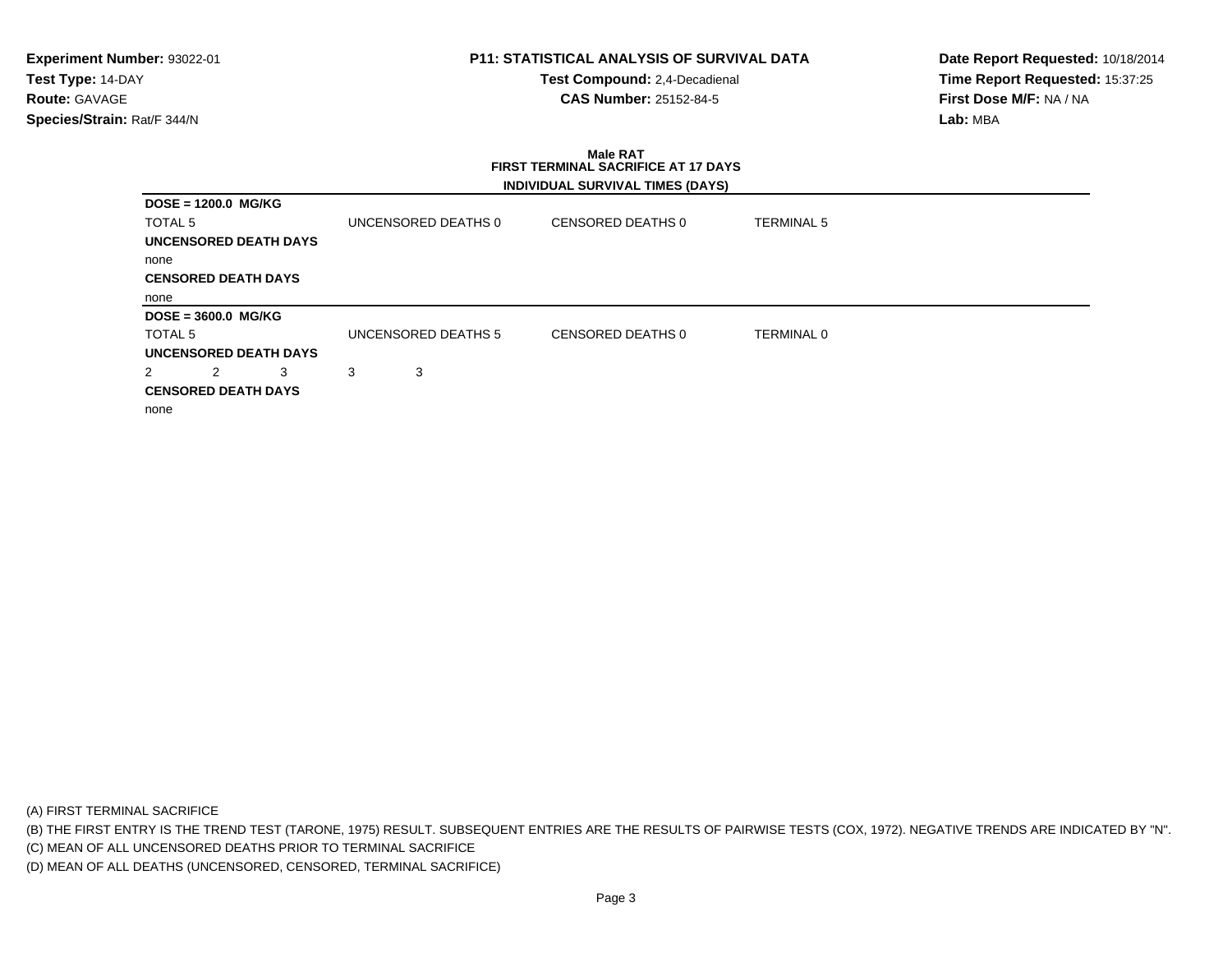**Test Compound:** 2,4-Decadienal **CAS Number:** 25152-84-5

**Date Report Requested:** 10/18/2014**Time Report Requested:** 15:37:25**First Dose M/F:** NA / NA**Lab:** MBA

### **Male RATFIRST TERMINAL SACRIFICE AT 17 DAYS**

# **KAPLAN-MEIER SURVIVAL PROBABILITY ESTIMATES (%)**

| <b>DOSE</b>          |       |       |       |       |       | TIME (DAYS) |       |       |       |       |
|----------------------|-------|-------|-------|-------|-------|-------------|-------|-------|-------|-------|
|                      |       |       | 6     | 8     | 10    | 12          | 14    | 16    | 18    | 17(A) |
| <b>MG/KG</b><br>0.0  | 100.0 | 100.0 | 100.0 | 100.0 | 100.0 | 100.0       | 100.0 | 100.0 | 100.0 | 100.0 |
| <b>MG/KG</b><br>45.0 | 100.0 | 100.0 | 100.0 | 100.0 | 100.0 | 100.0       | 100.0 | 100.0 | 100.0 | 100.0 |
| 133.0 MG/KG          | 100.0 | 100.0 | 100.0 | 100.0 | 100.0 | 100.0       | 100.0 | 100.0 | 100.0 | 100.0 |
| 400.0 MG/KG          | 100.0 | 100.0 | 100.0 | 100.0 | 100.0 | 100.0       | 100.0 | 100.0 | 100.0 | 100.0 |
| 1200.0 MG/KG         | 100.0 | 100.0 | 100.0 | 100.0 | 100.0 | 100.0       | 100.0 | 100.0 | 100.0 | 100.0 |
| 3600.0 MG/KG         | 60.0  | 0.0   | 0.0   | 0.0   | 0.0   | 0.0         | 0.0   | 0.0   | 0.0   | 0.0   |

(A) FIRST TERMINAL SACRIFICE

(B) THE FIRST ENTRY IS THE TREND TEST (TARONE, 1975) RESULT. SUBSEQUENT ENTRIES ARE THE RESULTS OF PAIRWISE TESTS (COX, 1972). NEGATIVE TRENDS ARE INDICATED BY "N".

(C) MEAN OF ALL UNCENSORED DEATHS PRIOR TO TERMINAL SACRIFICE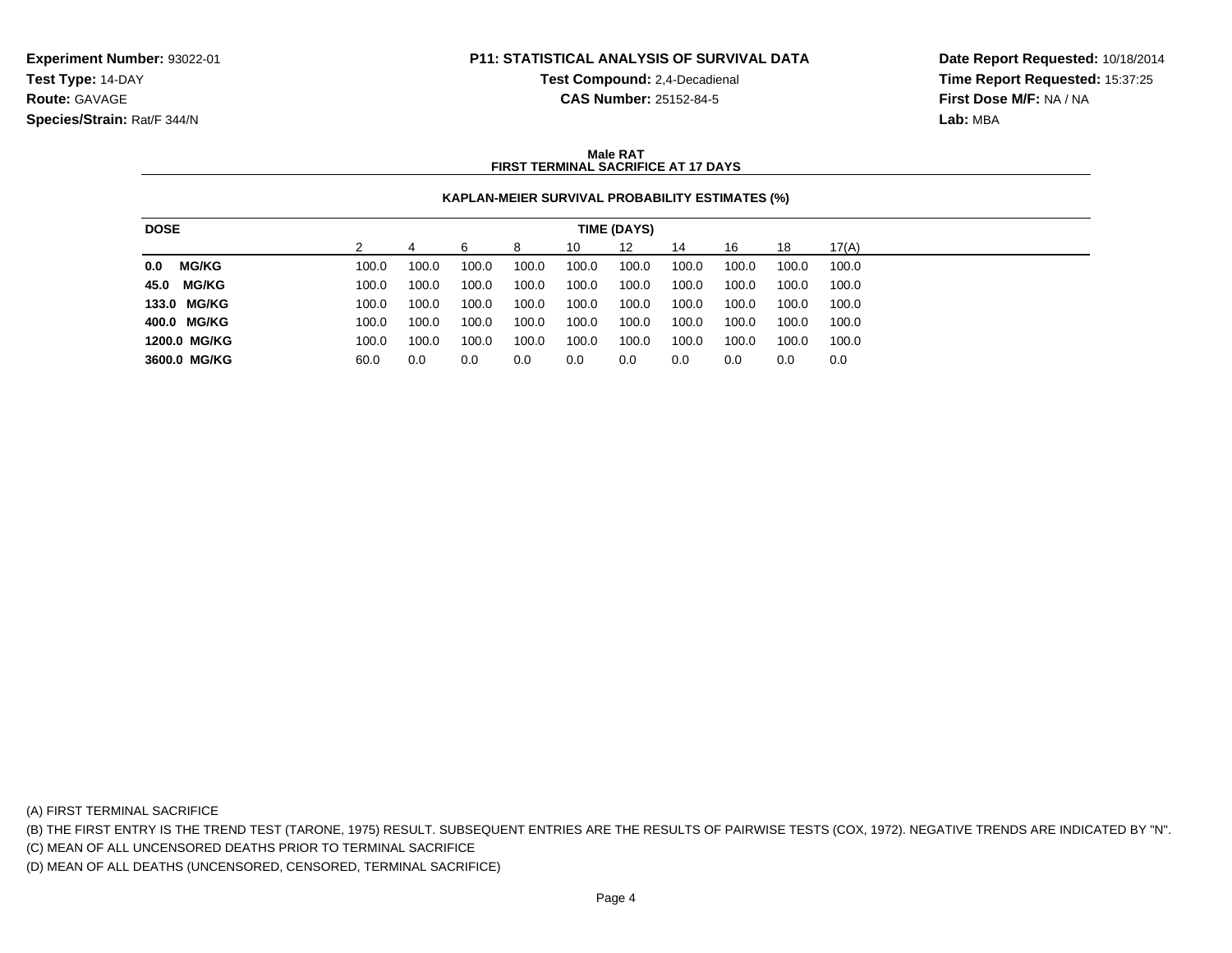# **P11: STATISTICAL ANALYSIS OF SURVIVAL DATA**

**Test Compound:** 2,4-Decadienal **CAS Number:** 25152-84-5

**Date Report Requested:** 10/18/2014**Time Report Requested:** 15:37:25**First Dose M/F:** NA / NA**Lab:** MBA

#### **Male RATFIRST TERMINAL SACRIFICE AT 17 DAYS**

# **SURVIVAL SUMMARY STATISTICS**

| <b>DOSE</b>                           | <b>MG/KG</b><br>0.0 | 45.0 MG/KG  | 133.0 MG/KG | 400.0 MG/KG |  |
|---------------------------------------|---------------------|-------------|-------------|-------------|--|
| SURVIVAL AT END OF STUDY              | 100.0%              | 100.0%      | 100.0%      | 100.0%      |  |
| (KAPLAN-MEIER)                        |                     |             |             |             |  |
| <b>SIGNIFICANCE (B)</b>               | $P = 0.000$         | $- - - - -$ | $\cdots$    | $\cdots$    |  |
| (LIFE TABLE)                          |                     |             |             |             |  |
| <b>MEAN DAY OF NATURAL DEATHS (C)</b> |                     |             |             |             |  |
| (STANDARD ERROR)                      | (.)                 | (.)         |             | $\cdot$ )   |  |
| <b>MEAN LIFE SPAN (D)</b>             | 17.0                | 17.0        | 17.0        | 17.0        |  |
| (STANDARD ERROR)                      | (0.0)               | (0.0)       | (0.0)       | (0.0)       |  |

(A) FIRST TERMINAL SACRIFICE

(B) THE FIRST ENTRY IS THE TREND TEST (TARONE, 1975) RESULT. SUBSEQUENT ENTRIES ARE THE RESULTS OF PAIRWISE TESTS (COX, 1972). NEGATIVE TRENDS ARE INDICATED BY "N".

(C) MEAN OF ALL UNCENSORED DEATHS PRIOR TO TERMINAL SACRIFICE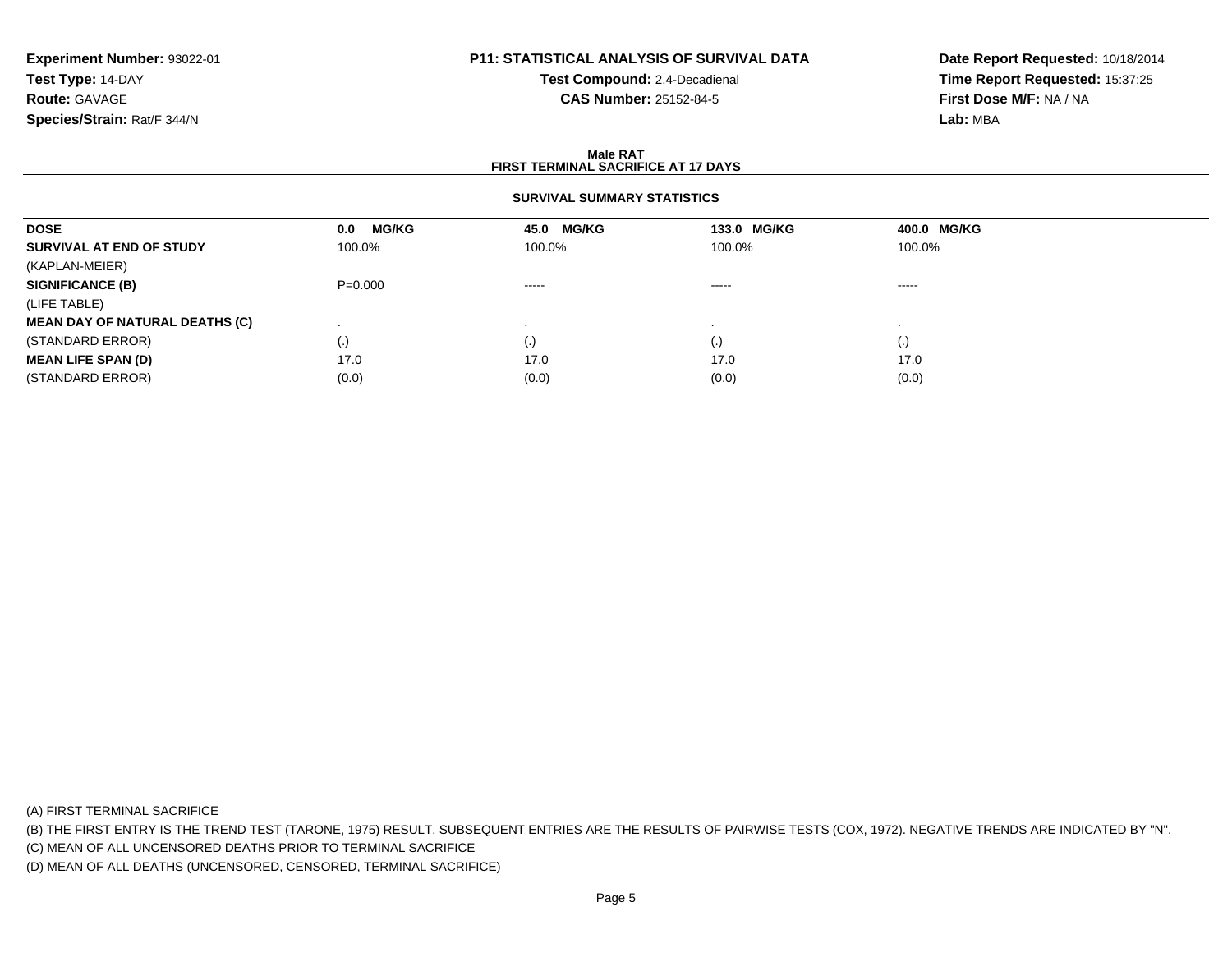# **P11: STATISTICAL ANALYSIS OF SURVIVAL DATA**

**Test Compound:** 2,4-Decadienal **CAS Number:** 25152-84-5

**Date Report Requested:** 10/18/2014**Time Report Requested:** 15:37:25**First Dose M/F:** NA / NA**Lab:** MBA

#### **Male RATFIRST TERMINAL SACRIFICE AT 17 DAYS**

| <b>DOSE</b>                           | 1200.0 MG/KG                                                                                                                                                                                                                                                                                                                                                                                                                                                                           | 3600.0 MG/KG |
|---------------------------------------|----------------------------------------------------------------------------------------------------------------------------------------------------------------------------------------------------------------------------------------------------------------------------------------------------------------------------------------------------------------------------------------------------------------------------------------------------------------------------------------|--------------|
| SURVIVAL AT END OF STUDY              | 100.0%                                                                                                                                                                                                                                                                                                                                                                                                                                                                                 | $0.0\%$      |
| (KAPLAN-MEIER)                        |                                                                                                                                                                                                                                                                                                                                                                                                                                                                                        |              |
| <b>SIGNIFICANCE (B)</b>               | $\begin{array}{cccccccccccccc} \multicolumn{2}{c}{} & \multicolumn{2}{c}{} & \multicolumn{2}{c}{} & \multicolumn{2}{c}{} & \multicolumn{2}{c}{} & \multicolumn{2}{c}{} & \multicolumn{2}{c}{} & \multicolumn{2}{c}{} & \multicolumn{2}{c}{} & \multicolumn{2}{c}{} & \multicolumn{2}{c}{} & \multicolumn{2}{c}{} & \multicolumn{2}{c}{} & \multicolumn{2}{c}{} & \multicolumn{2}{c}{} & \multicolumn{2}{c}{} & \multicolumn{2}{c}{} & \multicolumn{2}{c}{} & \multicolumn{2}{c}{} & \$ | $P=0.015$    |
| (LIFE TABLE)                          |                                                                                                                                                                                                                                                                                                                                                                                                                                                                                        |              |
| <b>MEAN DAY OF NATURAL DEATHS (C)</b> |                                                                                                                                                                                                                                                                                                                                                                                                                                                                                        | 2.6          |
| (STANDARD ERROR)                      | (.)                                                                                                                                                                                                                                                                                                                                                                                                                                                                                    | (0.2)        |
| <b>MEAN LIFE SPAN (D)</b>             | 17.0                                                                                                                                                                                                                                                                                                                                                                                                                                                                                   | 2.6          |
| (STANDARD ERROR)                      | (0.0)                                                                                                                                                                                                                                                                                                                                                                                                                                                                                  | (0.2)        |

(A) FIRST TERMINAL SACRIFICE

(B) THE FIRST ENTRY IS THE TREND TEST (TARONE, 1975) RESULT. SUBSEQUENT ENTRIES ARE THE RESULTS OF PAIRWISE TESTS (COX, 1972). NEGATIVE TRENDS ARE INDICATED BY "N".

(C) MEAN OF ALL UNCENSORED DEATHS PRIOR TO TERMINAL SACRIFICE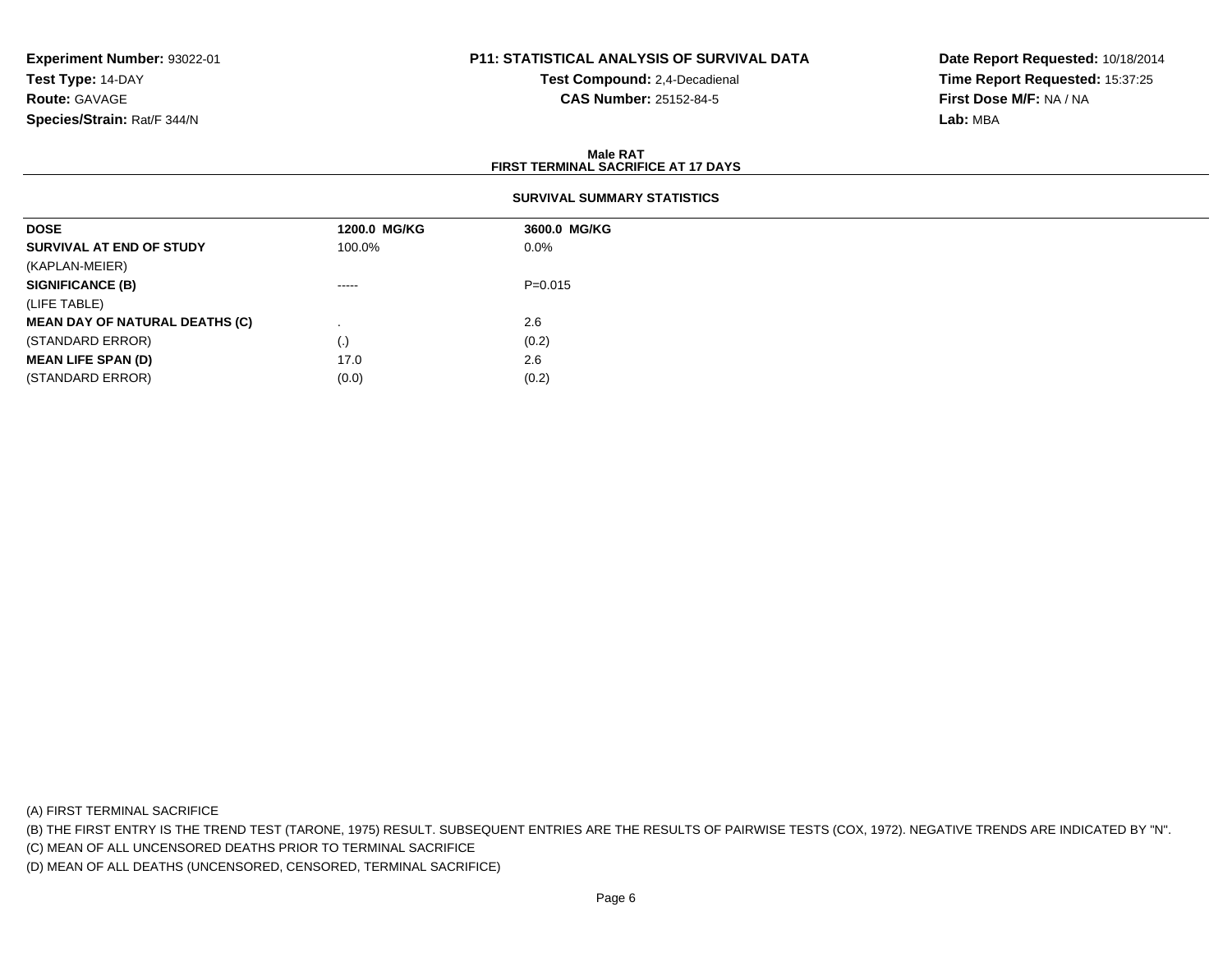**Test Compound:** 2,4-Decadienal **CAS Number:** 25152-84-5

**Date Report Requested:** 10/18/2014**Time Report Requested:** 15:37:25**First Dose M/F:** NA / NA**Lab:** MBA

#### **Female RAT FIRST TERMINAL SACRIFICE AT 17 DAYSINDIVIDUAL SURVIVAL TIMES (DAYS)**

|                                                |                     | <b>INDIVIDUAL SURVIVAL TIMES (DATS)</b> |                   |  |
|------------------------------------------------|---------------------|-----------------------------------------|-------------------|--|
| <b>MG/KG</b><br>$DOSE = 0.0$<br><b>TOTAL 5</b> | UNCENSORED DEATHS 0 | CENSORED DEATHS 0                       | <b>TERMINAL 5</b> |  |
| UNCENSORED DEATH DAYS                          |                     |                                         |                   |  |
| none                                           |                     |                                         |                   |  |
| <b>CENSORED DEATH DAYS</b>                     |                     |                                         |                   |  |
| none                                           |                     |                                         |                   |  |
| $DOSE = 45.0$ KG/KG                            |                     |                                         |                   |  |
| <b>TOTAL 5</b>                                 | UNCENSORED DEATHS 0 | CENSORED DEATHS 0                       | <b>TERMINAL 5</b> |  |
| UNCENSORED DEATH DAYS                          |                     |                                         |                   |  |
| none                                           |                     |                                         |                   |  |
| <b>CENSORED DEATH DAYS</b>                     |                     |                                         |                   |  |
| none                                           |                     |                                         |                   |  |
| $DOSE = 133.0$ MG/KG                           |                     |                                         |                   |  |
| TOTAL <sub>5</sub>                             | UNCENSORED DEATHS 1 | CENSORED DEATHS 0                       | <b>TERMINAL 4</b> |  |
| <b>UNCENSORED DEATH DAYS</b>                   |                     |                                         |                   |  |
| 8                                              |                     |                                         |                   |  |
| <b>CENSORED DEATH DAYS</b>                     |                     |                                         |                   |  |
| none                                           |                     |                                         |                   |  |
| $DOSE = 400.0$ MG/KG                           |                     |                                         |                   |  |
| TOTAL <sub>5</sub>                             | UNCENSORED DEATHS 0 | CENSORED DEATHS 0                       | <b>TERMINAL 5</b> |  |
| UNCENSORED DEATH DAYS                          |                     |                                         |                   |  |
| none                                           |                     |                                         |                   |  |
| <b>CENSORED DEATH DAYS</b>                     |                     |                                         |                   |  |
| none                                           |                     |                                         |                   |  |

(A) FIRST TERMINAL SACRIFICE

(B) THE FIRST ENTRY IS THE TREND TEST (TARONE, 1975) RESULT. SUBSEQUENT ENTRIES ARE THE RESULTS OF PAIRWISE TESTS (COX, 1972). NEGATIVE TRENDS ARE INDICATED BY "N".

(C) MEAN OF ALL UNCENSORED DEATHS PRIOR TO TERMINAL SACRIFICE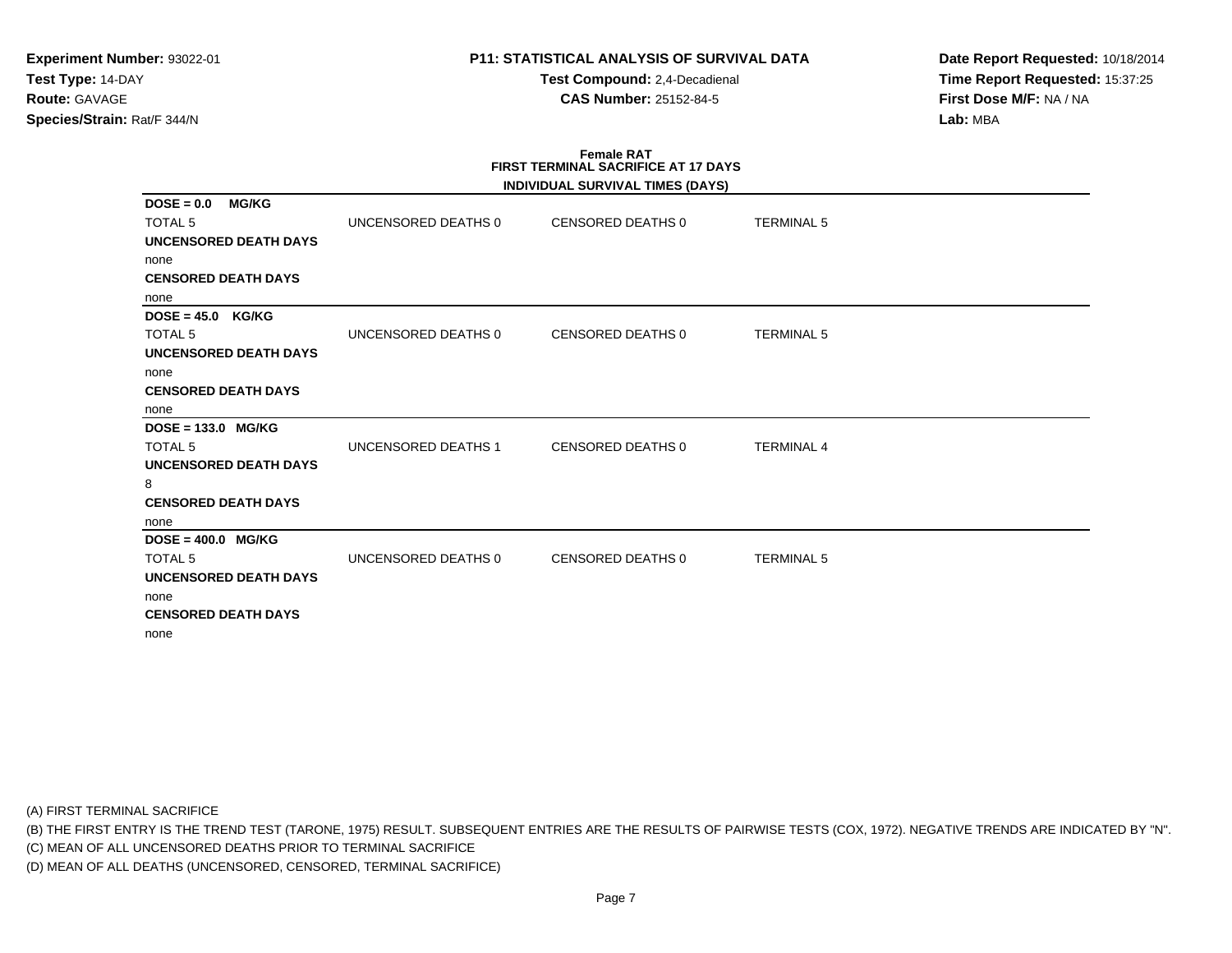**Test Compound:** 2,4-Decadienal **CAS Number:** 25152-84-5

**Date Report Requested:** 10/18/2014**Time Report Requested:** 15:37:25**First Dose M/F:** NA / NA**Lab:** MBA

# **Female RAT FIRST TERMINAL SACRIFICE AT 17 DAYSINDIVIDUAL SURVIVAL TIMES (DAYS)**

|         | DOSE = 1200.0 MG/KG        |                              |   |                     |                   |                   |  |
|---------|----------------------------|------------------------------|---|---------------------|-------------------|-------------------|--|
| TOTAL 5 |                            |                              |   | UNCENSORED DEATHS 0 | CENSORED DEATHS 0 | <b>TERMINAL 5</b> |  |
|         |                            | UNCENSORED DEATH DAYS        |   |                     |                   |                   |  |
| none    |                            |                              |   |                     |                   |                   |  |
|         | <b>CENSORED DEATH DAYS</b> |                              |   |                     |                   |                   |  |
| none    |                            |                              |   |                     |                   |                   |  |
|         | DOSE = 3600.0 MG/KG        |                              |   |                     |                   |                   |  |
| TOTAL 5 |                            |                              |   | UNCENSORED DEATHS 5 | CENSORED DEATHS 0 | <b>TERMINAL 0</b> |  |
|         |                            | <b>UNCENSORED DEATH DAYS</b> |   |                     |                   |                   |  |
|         | 2                          | 3                            | 3 | 3                   |                   |                   |  |
|         | <b>CENSORED DEATH DAYS</b> |                              |   |                     |                   |                   |  |
| none    |                            |                              |   |                     |                   |                   |  |
|         |                            |                              |   |                     |                   |                   |  |

(A) FIRST TERMINAL SACRIFICE

(B) THE FIRST ENTRY IS THE TREND TEST (TARONE, 1975) RESULT. SUBSEQUENT ENTRIES ARE THE RESULTS OF PAIRWISE TESTS (COX, 1972). NEGATIVE TRENDS ARE INDICATED BY "N".

(C) MEAN OF ALL UNCENSORED DEATHS PRIOR TO TERMINAL SACRIFICE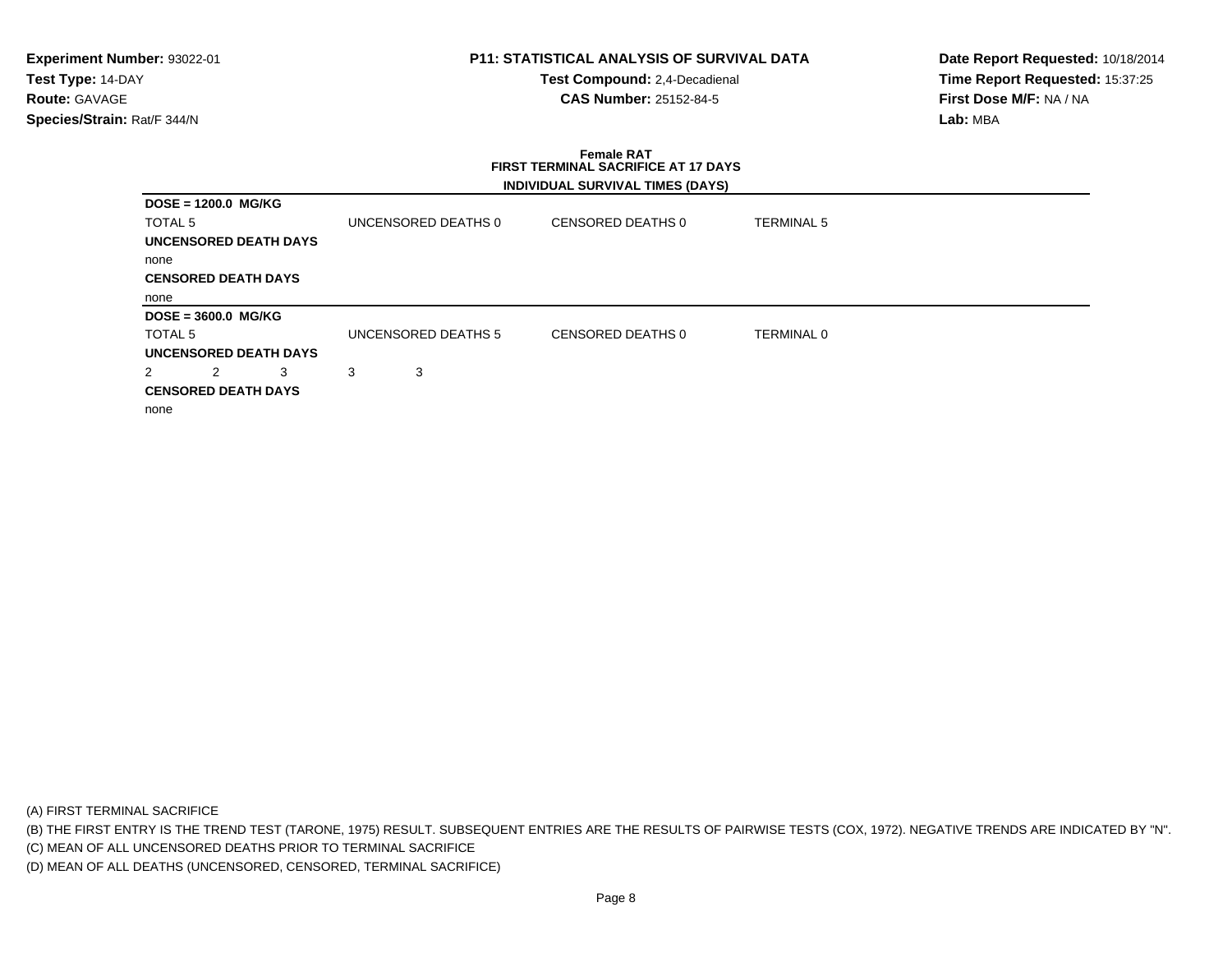**Test Compound:** 2,4-Decadienal

**Date Report Requested:** 10/18/2014**Time Report Requested:** 15:37:25**First Dose M/F:** NA / NA**Lab:** MBA

# **CAS Number:** 25152-84-5

#### **Female RATFIRST TERMINAL SACRIFICE AT 17 DAYS**

# **KAPLAN-MEIER SURVIVAL PROBABILITY ESTIMATES (%)**

| <b>DOSE</b> |              |       |       |       |       |       | TIME (DAYS) |       |       |       |       |
|-------------|--------------|-------|-------|-------|-------|-------|-------------|-------|-------|-------|-------|
|             |              |       |       | ൳     | 8     | 10    | 12          | 14    | 16    | 18    | 17(A) |
| 0.0         | <b>MG/KG</b> | 100.0 | 100.0 | 100.0 | 100.0 | 100.0 | 100.0       | 100.0 | 100.0 | 100.0 | 100.0 |
| 45.0 KG/KG  |              | 100.0 | 100.0 | 100.0 | 100.0 | 100.0 | 100.0       | 100.0 | 100.0 | 100.0 | 100.0 |
|             | 133.0 MG/KG  | 100.0 | 100.0 | 100.0 | 80.0  | 80.0  | 80.0        | 80.0  | 80.0  | 80.0  | 80.0  |
|             | 400.0 MG/KG  | 100.0 | 100.0 | 100.0 | 100.0 | 100.0 | 100.0       | 100.0 | 100.0 | 100.0 | 100.0 |
|             | 1200.0 MG/KG | 100.0 | 100.0 | 100.0 | 100.0 | 100.0 | 100.0       | 100.0 | 100.0 | 100.0 | 100.0 |
|             | 3600.0 MG/KG | 60.0  | 0.0   | 0.0   | 0.0   | 0.0   | 0.0         | 0.0   | 0.0   | 0.0   | 0.0   |

(A) FIRST TERMINAL SACRIFICE

(B) THE FIRST ENTRY IS THE TREND TEST (TARONE, 1975) RESULT. SUBSEQUENT ENTRIES ARE THE RESULTS OF PAIRWISE TESTS (COX, 1972). NEGATIVE TRENDS ARE INDICATED BY "N".

(C) MEAN OF ALL UNCENSORED DEATHS PRIOR TO TERMINAL SACRIFICE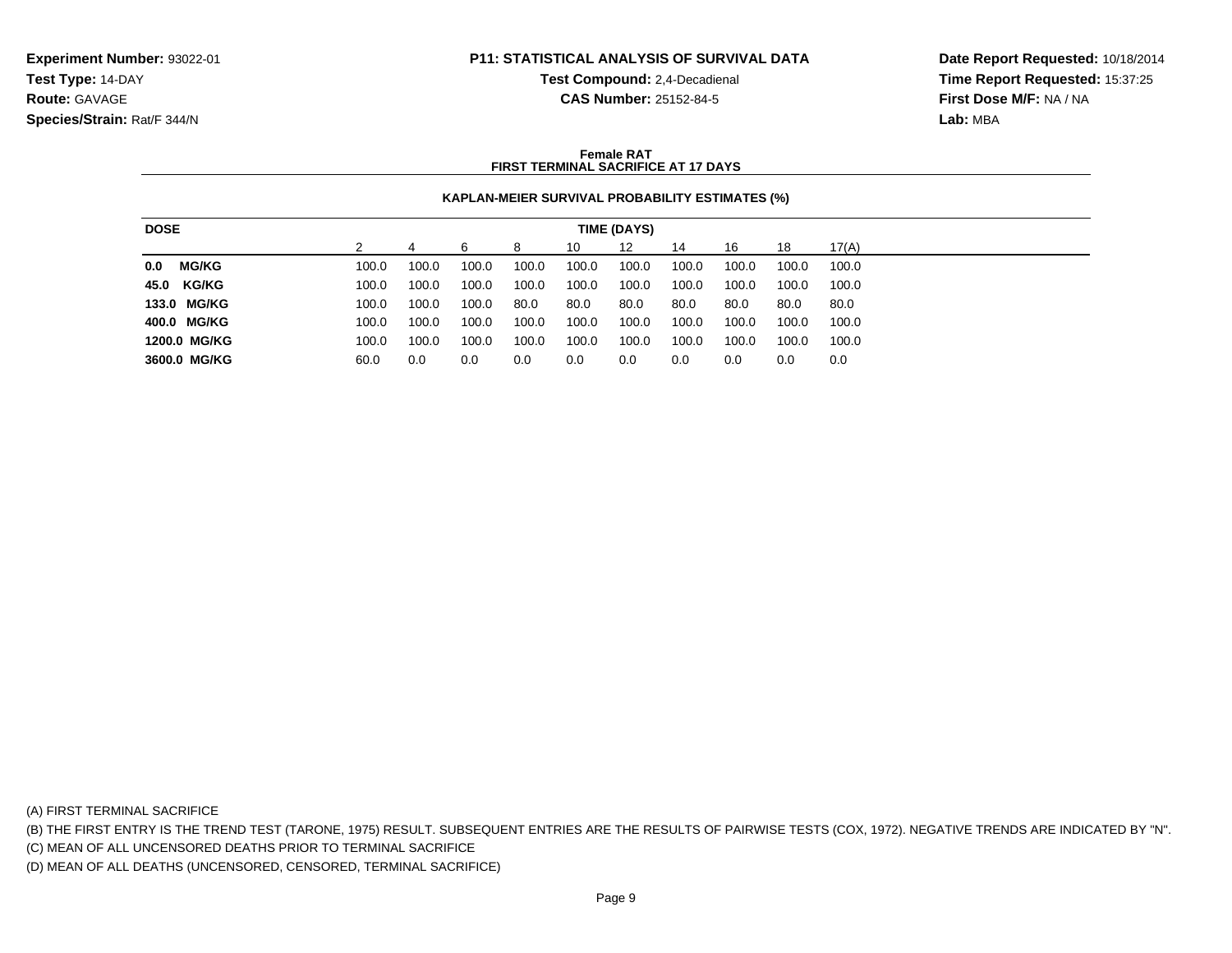# **P11: STATISTICAL ANALYSIS OF SURVIVAL DATA**

**Test Compound:** 2,4-Decadienal **CAS Number:** 25152-84-5

**Date Report Requested:** 10/18/2014**Time Report Requested:** 15:37:25**First Dose M/F:** NA / NA**Lab:** MBA

#### **Female RAT FIRST TERMINAL SACRIFICE AT 17 DAYSSURVIVAL SUMMARY STATISTICSDOSE 0.0 MG/KG 45.0 KG/KG 133.0 MG/KG 400.0 MG/KG SURVIVAL AT END OF STUDY** 100.0% $\%$  100.0% 100.0% 80.0% 100.0% (KAPLAN-MEIER)**SIGNIFICANCE (B)** P=0.000 ----- P=1.000 ----- (LIFE TABLE) **MEAN DAY OF NATURAL DEATHS (C)**) and the set of the set of the set of the set of the set of the set of the set of the set of the set of the set of the set of the set of the set of the set of the set of the set of the set of the set of the set of the se  $\sim$  . The contract of  $\sim$  . (STANDARD ERROR) (.) (.) (.) (.) **MEAN LIFE SPAN (D)** 17.00 17.0 17.0 15.2 15.2 17.0 (STANDARD ERROR)

 $(0.0)$   $(0.0)$   $(0.0)$   $(1.8)$   $(0.0)$ 

(A) FIRST TERMINAL SACRIFICE

(B) THE FIRST ENTRY IS THE TREND TEST (TARONE, 1975) RESULT. SUBSEQUENT ENTRIES ARE THE RESULTS OF PAIRWISE TESTS (COX, 1972). NEGATIVE TRENDS ARE INDICATED BY "N".

(C) MEAN OF ALL UNCENSORED DEATHS PRIOR TO TERMINAL SACRIFICE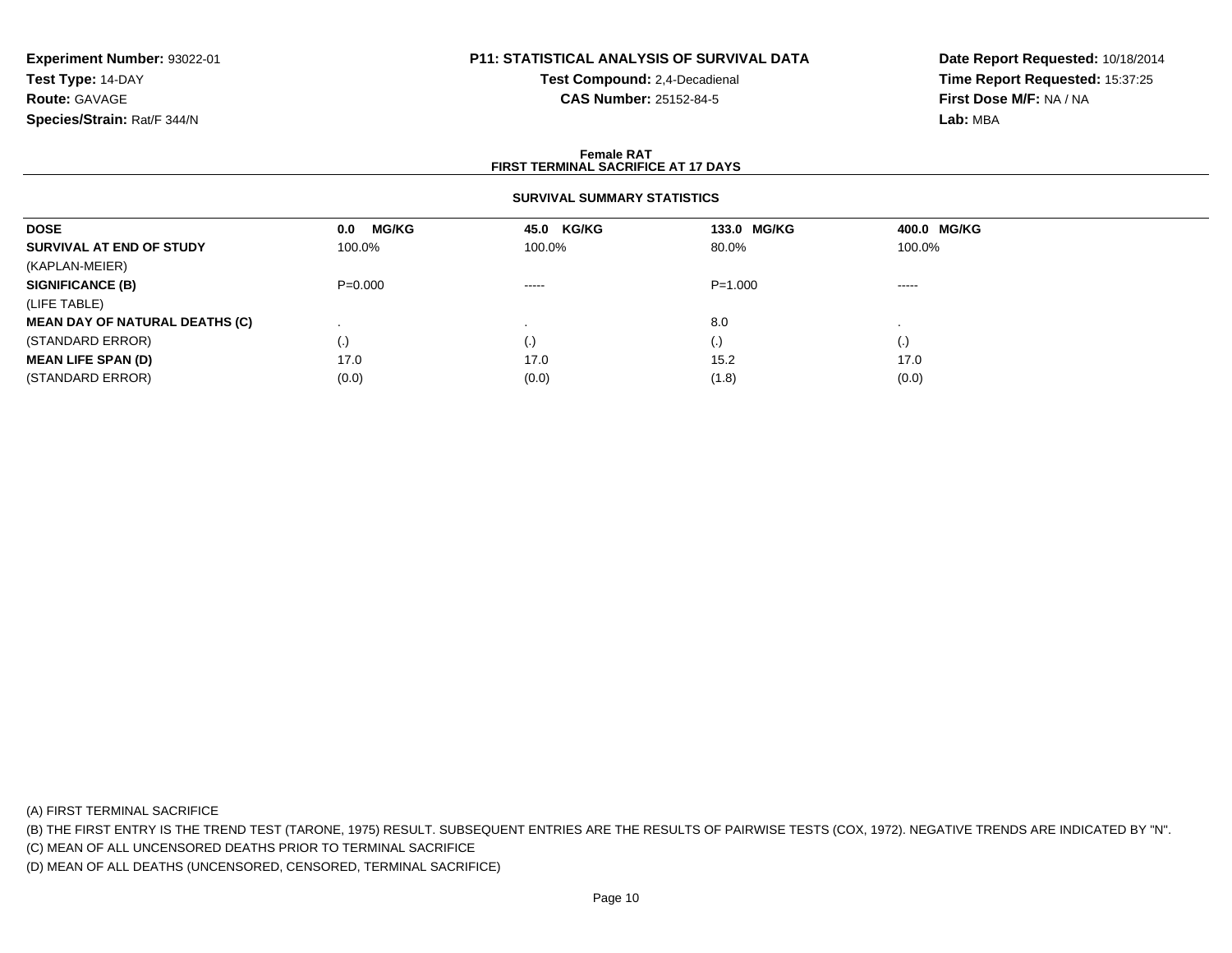# **P11: STATISTICAL ANALYSIS OF SURVIVAL DATA**

**Test Compound:** 2,4-Decadienal **CAS Number:** 25152-84-5

**Date Report Requested:** 10/18/2014**Time Report Requested:** 15:37:25**First Dose M/F:** NA / NA**Lab:** MBA

#### **Female RATFIRST TERMINAL SACRIFICE AT 17 DAYS**

| <b>DOSE</b>                           | 1200.0 MG/KG | 3600.0 MG/KG |
|---------------------------------------|--------------|--------------|
| SURVIVAL AT END OF STUDY              | 100.0%       | $0.0\%$      |
| (KAPLAN-MEIER)                        |              |              |
| <b>SIGNIFICANCE (B)</b>               | $- - - - -$  | $P = 0.015$  |
| (LIFE TABLE)                          |              |              |
| <b>MEAN DAY OF NATURAL DEATHS (C)</b> |              | 2.6          |
| (STANDARD ERROR)                      | (.)          | (0.2)        |
| <b>MEAN LIFE SPAN (D)</b>             | 17.0         | 2.6          |
| (STANDARD ERROR)                      | (0.0)        | (0.2)        |

(A) FIRST TERMINAL SACRIFICE

(B) THE FIRST ENTRY IS THE TREND TEST (TARONE, 1975) RESULT. SUBSEQUENT ENTRIES ARE THE RESULTS OF PAIRWISE TESTS (COX, 1972). NEGATIVE TRENDS ARE INDICATED BY "N".

(C) MEAN OF ALL UNCENSORED DEATHS PRIOR TO TERMINAL SACRIFICE